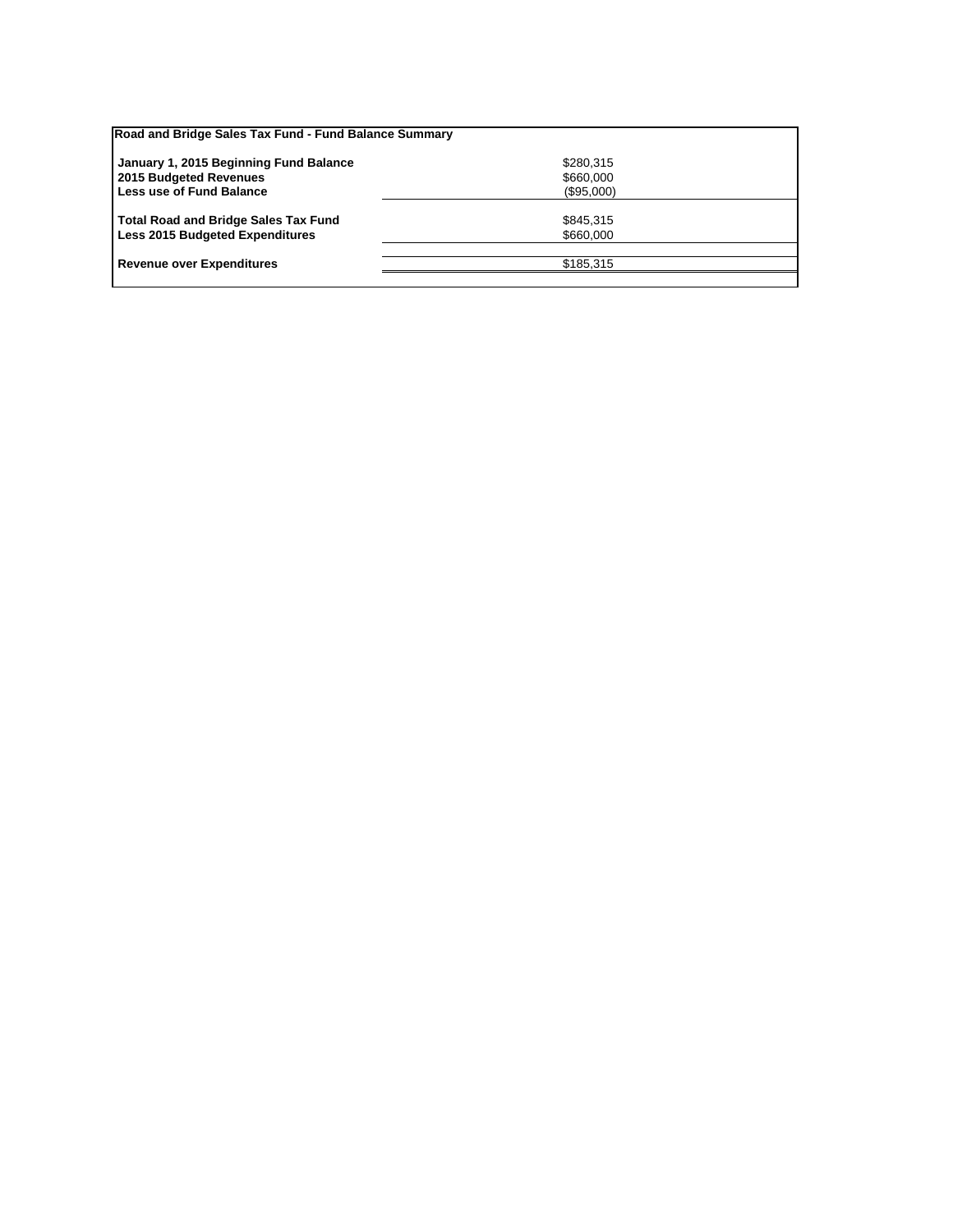## 1-21-2015 01:21 PM

## OUR A Y COUNTY REVENUE & EXPENSE REPORT - UNAUDITED AS OF: JANUARY 1ST, 2015

## 870-ROAD AND BRIDGE SALES TAX

PINANCIAL SUMMARY

|                      | <b>CURRENT</b><br><b>BUDGET</b> | <b>CURRENT</b><br>PERIOD | YEAR TO DATE<br><b>ACTUAL</b> | <b>BUDGET</b><br><b>BALANCE</b> | % OF<br><b>BUDGET</b> |
|----------------------|---------------------------------|--------------------------|-------------------------------|---------------------------------|-----------------------|
| REVENUE SUMMARY      |                                 |                          |                               |                                 |                       |
| OTHER ADMINISTRATION | 660,000.00                      | 0.00                     | 0.00                          | 660,000.00                      | 0.00                  |
| TOTAL REVENUES       | 660,000.00<br>,,,,,,,,,,,       | 0.00                     | 0.00                          | 660,000.00                      | 0.00<br>能微微测          |
| EXPENDITURE SUMMARY  |                                 |                          |                               |                                 |                       |
| OTHER ADMINISTRATION | 660,000.00                      | 0.00                     | 0.00                          | 660,000.00                      | 0.00                  |
| TOTAL EXPENDITURES   | 660,000,00                      | 0.00                     | 0.00                          | 660,000.00                      | 0.00                  |
|                      |                                 |                          |                               |                                 | 警備書題                  |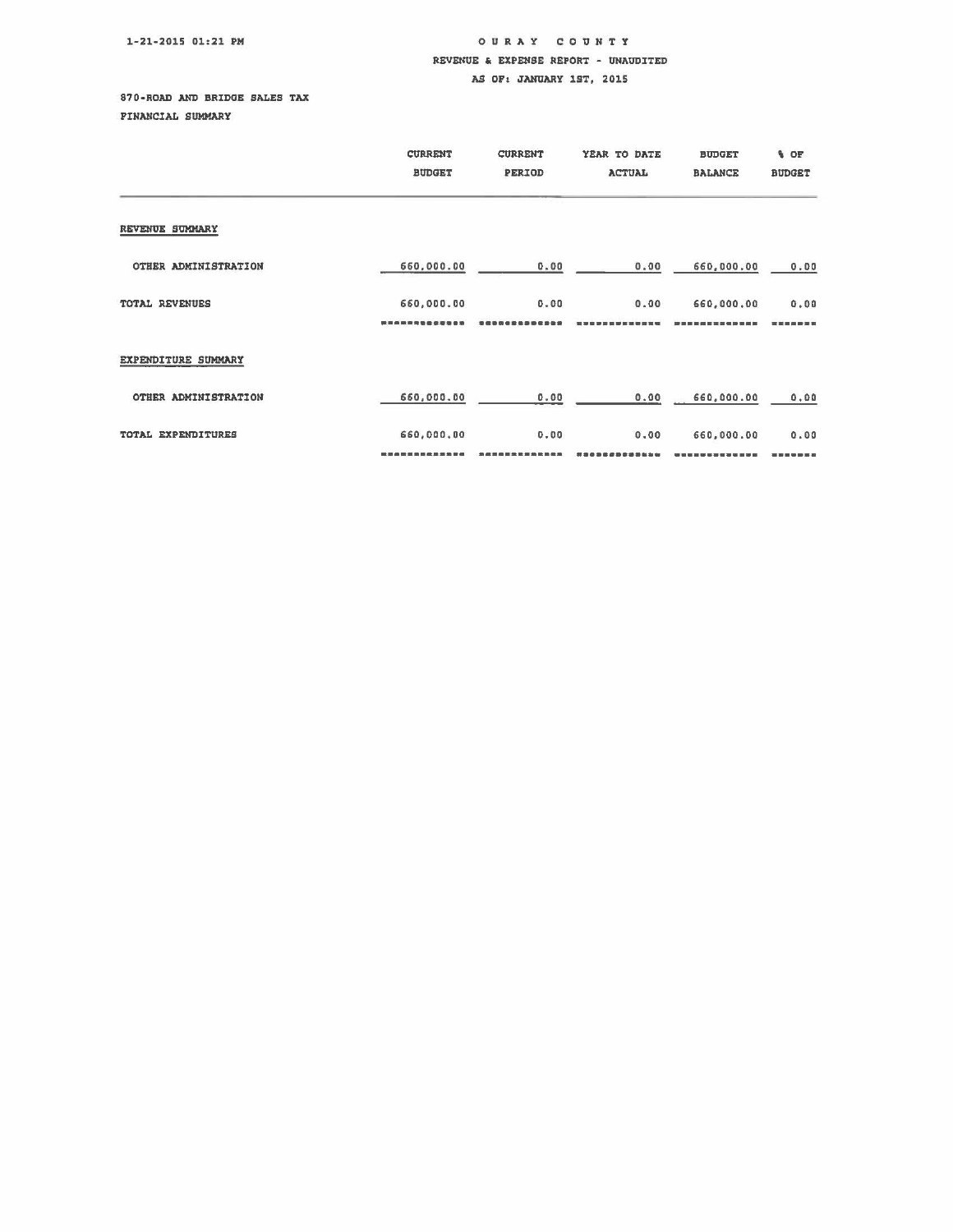1-21-2015 01:20 PM o. • A Y CO UN T Y

BUDGET REPORT

AS OF: JANUARY 1ST, 2015

870-ROAD AND BRIDGE SALES TAX

**REVENUES** 

|                                 | 2013<br><b>ACTUAL</b> | 2014<br><b>BUDGET</b> | 2014<br><b>ACTUAL</b> | 2015<br><b>BUDGET</b> |
|---------------------------------|-----------------------|-----------------------|-----------------------|-----------------------|
|                                 |                       |                       |                       |                       |
| OTHER ADMINISTRATION            |                       |                       |                       |                       |
| NON-PROPERTY TAXES              |                       |                       |                       |                       |
| 000-6070 R & B COUNTY SALES TAX | 529,239.01            | 525,000.00            | 580,870.72            | 565,000.00            |
| TOTAL NON-PROPERTY TAXES        | 529,239.01            | 525,000.00            | 580,870.72            | 565,000.00            |
| OTHER SOURCES/USES              |                       |                       |                       |                       |
| 000-6991 FUND BALANCE TRANSFER  | 0.00                  | 0.00                  | 0.00                  | 95,000.00             |
| TOTAL OTHER SOURCES/USES        | 0.00                  | 0.00                  | 0.00                  | 95,000.00             |
| TOTAL OTHER ADMINISTRATION      | 529.239.01            | 525,000.00            | 580,870.72            | 660,000.00            |
|                                 |                       |                       |                       | 消费类型感恩者感受消费           |
| TOTAL REVENUES<br>***<br>***    | 529,239.01            | 525,000.00            | 580,870.72            | 660,000.00            |
|                                 |                       |                       |                       |                       |